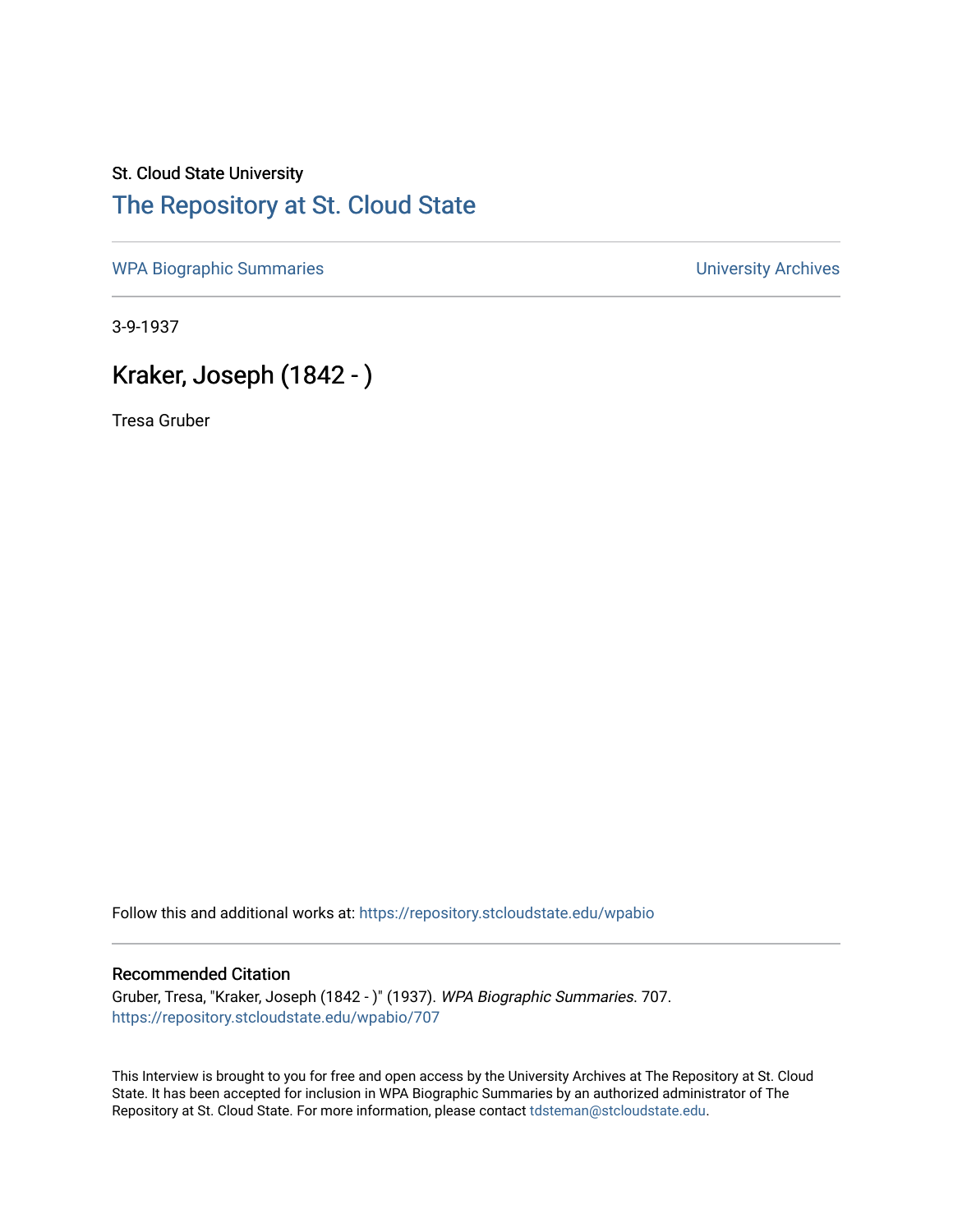**KRAKER, JOSEPH File No. B-**  $734$ 

 $\frac{1}{2}$   $\frac{1}{2}$   $\frac{1}{2}$   $\frac{1}{2}$   $\frac{1}{2}$   $\frac{1}{2}$  $\rightarrow \rightarrow \rightarrow \rightarrow$ 

Joseph Kraker, farmer and merchant, born in Austria, in 1842; died in Melrose, Minnesota, November 6, 1907. He came to the United States in 1862 and settled in Minnesota in 1871, resided at Melrose, was a representative in the legislature in 1897.

> Copied from: Minnesota Biogranies Page 413 Date Copied: March 9, 1937<br>Copied by: Tresa Gruber